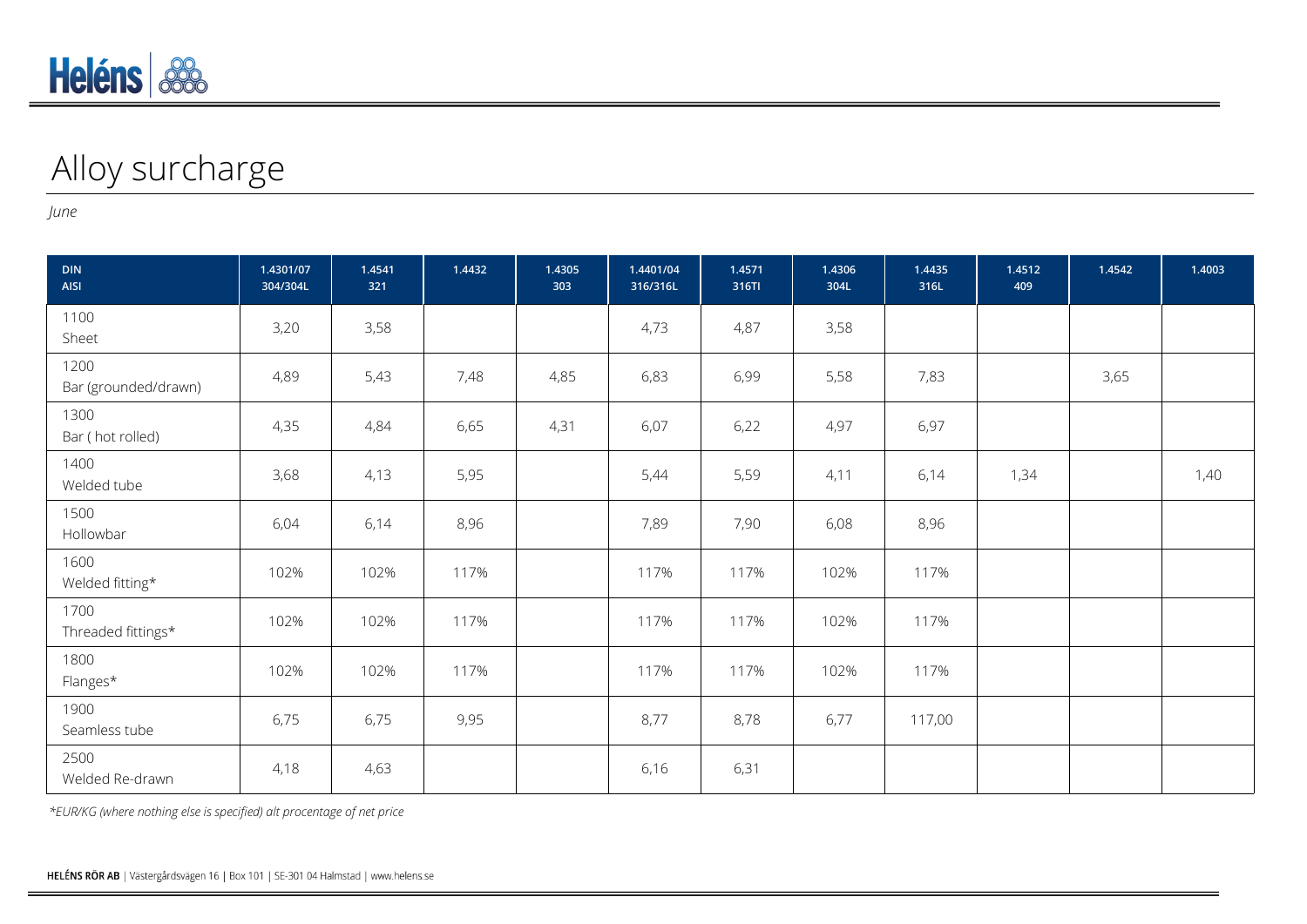

## Development Welded tubes

*EUR/KG*